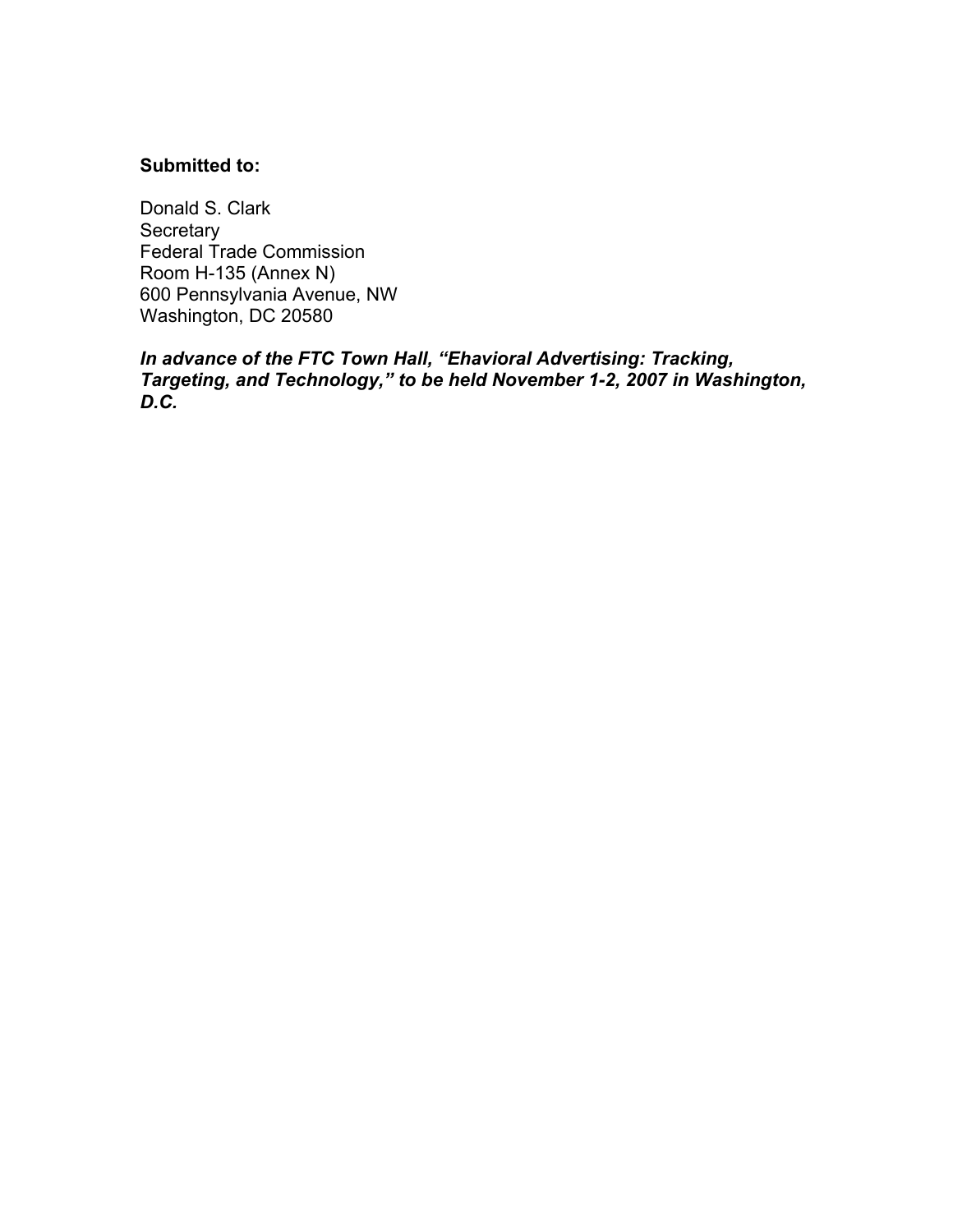# **Consumer Rights and Protections in the Behavioral Advertising Sector**

The collection, use, maintenance, and disclosure of personal and behavioral information for marketing purposes is a threat to consumers' privacy rights. One of the existing structures designed to protect consumers –– the self-regulatory Network Advertising Initiative (NAI) –– has failed to do so. Marketers and advertising networks may monitor and maintain data on an extensive array of behaviors that a consumer engages in online and in other digital mediums. The expansion of *behavioral tracking* and *targeting* of consumers through the Internet and other networked devices greatly exacerbates the failures of the current inadequate structure for addressing consumer privacy interests.<sup>1</sup> This expansion threatens privacy in new ways that consumers are largely unaware of.

The online *tracking* and *targeting* of consumers — both in its current form and as it may develop in the future — needs to be limited so that consumers can exercise meaningful, granular preferences based on timely and contextual disclosures that are understandable on whichever devices consumers choose to use. Consumers must be free to act in their own self-interest. Companies engaged in monitoring and tracking must respect consumer privacy by implementing Fair Information Practices,<sup>2</sup> and there must be a structure that allows for enforcement of these rights. A right that is selectively enforced, or that is without effective enforcement, is not a meaningful right.

Specifically, we urge the U.S. Federal Trade Commission (FTC) to take proactive steps to adequately protect consumers as online *behavioral tracking* and *targeting* become more ubiquitous.

In particular, the FTC should ensure that the principles of consumer protection the Commission has already begun enforcing on the Internet apply to all areas of online consumer marketing and advertising. These principles include, but are not limited to:

- 1. **"A consumer's computer belongs to him or her."** "Internet businesses are not free to help themselves to the resources of a consumer's computer." <sup>3</sup>
	- Consumer choice must take precedence. Once a consumer has expressed a choice, an advertiser must not circumvent or

<sup>|&</sup>lt;br>1 Definitions of *personally identifiable information* (PII), *behavioral tracking*, *behavioral targeting* and other relevant terms are included at the end of this document. Defined terms are italicized throughout the document. For definitions, see p. 6.

<sup>2</sup> Organisation for Economic Co-operation and Development. *OECD Guidelines on the Protection of Privacy and Transborder Flows of Personal Data*. September 23,

<sup>1980.&</sup>lt;http://www.oecd.org/document/18/0,2340,en\_2649\_34255\_1815186\_1\_1\_1\_1,00.html>.  $3$  Remarks of Deborah Platt Majoras, Chairman, Federal Trade Commission, before the Anti-

Spyware Coalition, February 9, 2006, p. 5.

<sup>&</sup>lt;http://www.ftc.gov/speeches/majoras/060209cdtspyware.pdf>.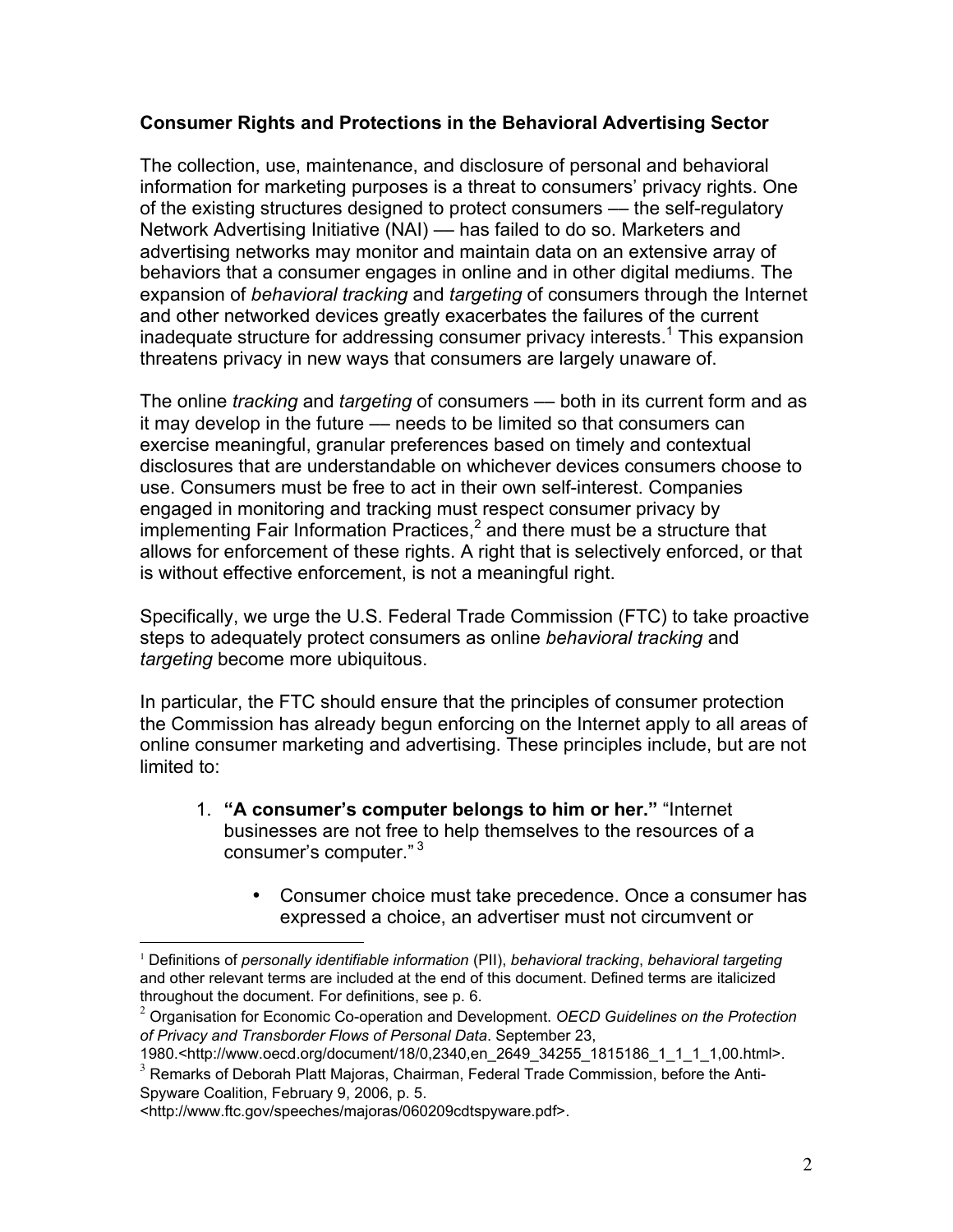override that consumer choice without express notice and meaningful, affirmative consent. For example: A consumer's choice to delete a cookie containing a unique identifier from his or her computer should not be overridden by having the same or a similar identifier reinstated in a new cookie or other *tracking* technology without the consumer's consent.

- 2. **"Buried disclosures do not work."** "[B]urying critical information in [long disclosure documents] does not satisfy the requirement for clear and conspicuous disclosure."<sup>4</sup>
	- Clear, conspicuous, and highly visible notice must be readily available in context with a behavior being *tracked*. Example: Targeted advertisements could display a link or other mechanism on their face that displays the appropriate notice.
	- Any technologies being used for *behavioral tracking* or *targeting* must be clearly exposed to consumers. Example: The use of secret cookies, tags, and tracking should not be allowed.
	- If an advertiser or another entity offers an opt-out, its implementation by consumers must be persistent, work on all operating systems and platforms in common use, be exercisable using a technology or operation commonly in use, and be generally understood and exercisable by consumers regardless of device type (e.g., personal computer, cell phone, set-top box, etc.). The exercise of an opt-out must be without cost to a consumer.
	- All privacy policies and consumer choices must be robustly, easily, and meaningfully available to all individuals, including those who have visual, hearing, or other disabilities. Standards equal to or greater than the accessibility standards outlined in Sec. 508 of the Rehabilitation Act of 1973 as amended (29 U.S.C. § 794 (d)) should apply.
	- Privacy policies and consumer choices should be easily understandable and accessible to all consumers, including those who are not technical experts.
- 3. **"If a distributor puts a program on a computer that the consumer does not want, the consumer should be able to uninstall or disable it."**<sup>5</sup>

4 Majoras, p.7

 $<sup>5</sup>$  Majoras, p.8.</sup>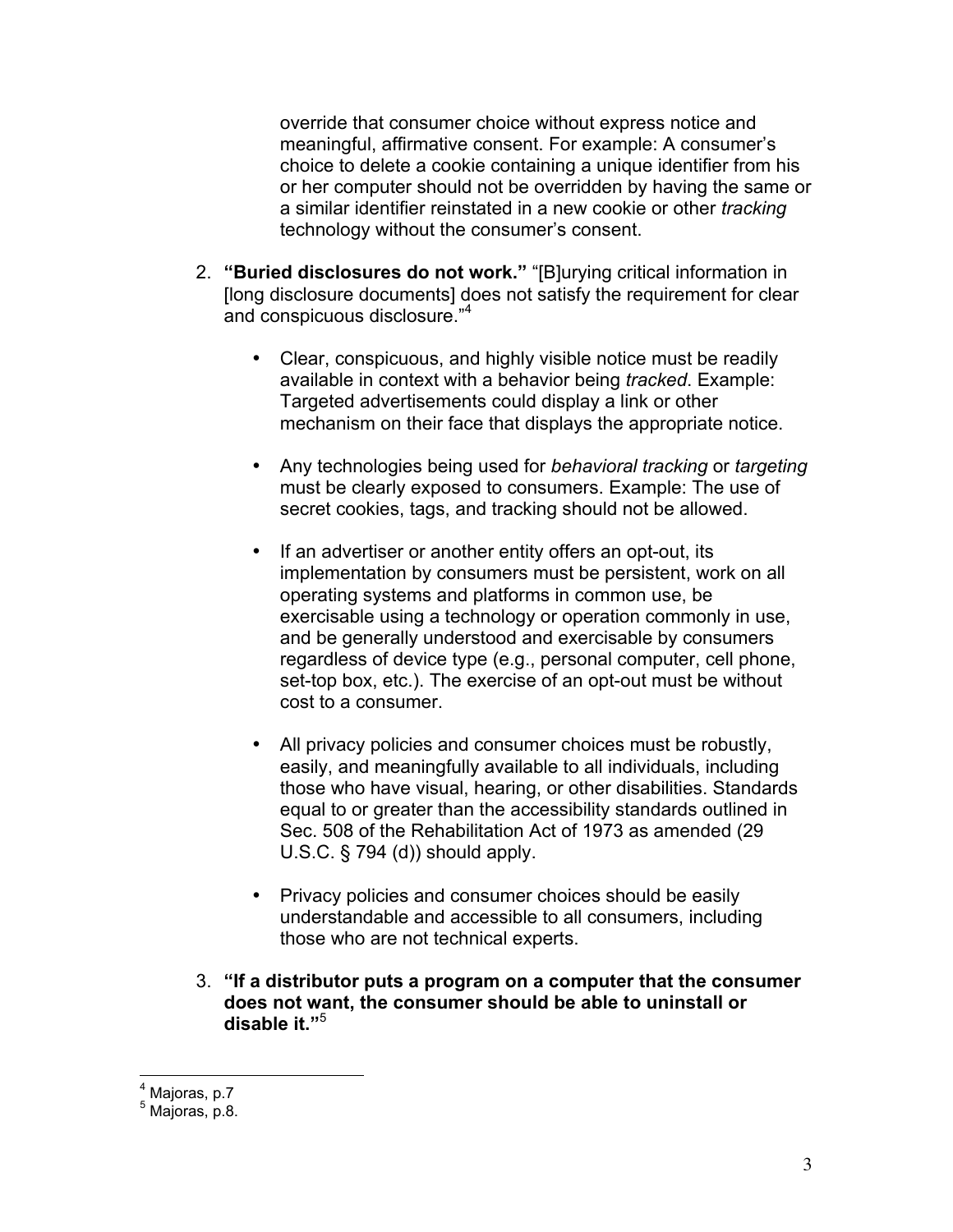• Only the advertiser or entity that stores information in the browser or other network access device should be able to read or modify that information (this is known as the "same-origin principle"). $<sup>6</sup>$ </sup> This includes cookies and/or any other information an advertiser or entity stores in any part of the consumer's browser, the consumer's computer or device, or network access device.

# **To help ensure that these principles are followed, the FTC should:**

- **Create a national Do Not Track List similar to the national Do Not Call List:**
	- $\circ$  Any advertising entity that sets a persistent identifier on a user device should be required to provide to the FTC the domain names of the servers or other devices used to place the identifier.
	- o Companies providing web, video, and other forms of browser applications should provide functionality (i.e., a browser feature, plugin, or extension) that allows users to import or otherwise use the Do Not Track List of domain names, keep the list up-to-date, and block domains on the list from tracking their Internet activity.
	- $\circ$  Advertisements from servers or other technologies that do not employ persistent identifiers may still be displayed on consumers' computers. Thus, consumers who sign up for the Do Not Track List would still receive advertising.
	- $\circ$  The Do Not Track List should be available on the FTC Web site for download by consumers who wish to use the list to limit tracking.
	- $\circ$  The FTC should engage in public education to disseminate the Do Not Track List information broadly to consumers, along with instructions for its use. The FTC should actively encourage all creators of browsing and other relevant technology to incorporate a facility that will enable consumers to use the list.

## • **Ensure that new means of behavioral targeting that defy user expectations receive adequate protections:**

For example, before allowing or conducting *behavioral tracking*, Internet access providers should provide a consumer with timely, contextual, and robust notice and opportunity to consent before allowing or conducting *behavioral tracking* and sharing the data collected thereby. An Internet access

6 See Collin Jackson, et.al, "Protecting Browser State from Web Privacy Attacks," WWW 2006, May 23-26, 2006, Edinburgh, Scotland. ACM 1-59593-323-9/06/0005. <http://www2006.org/programme/files/xhtml/3536/index.html>.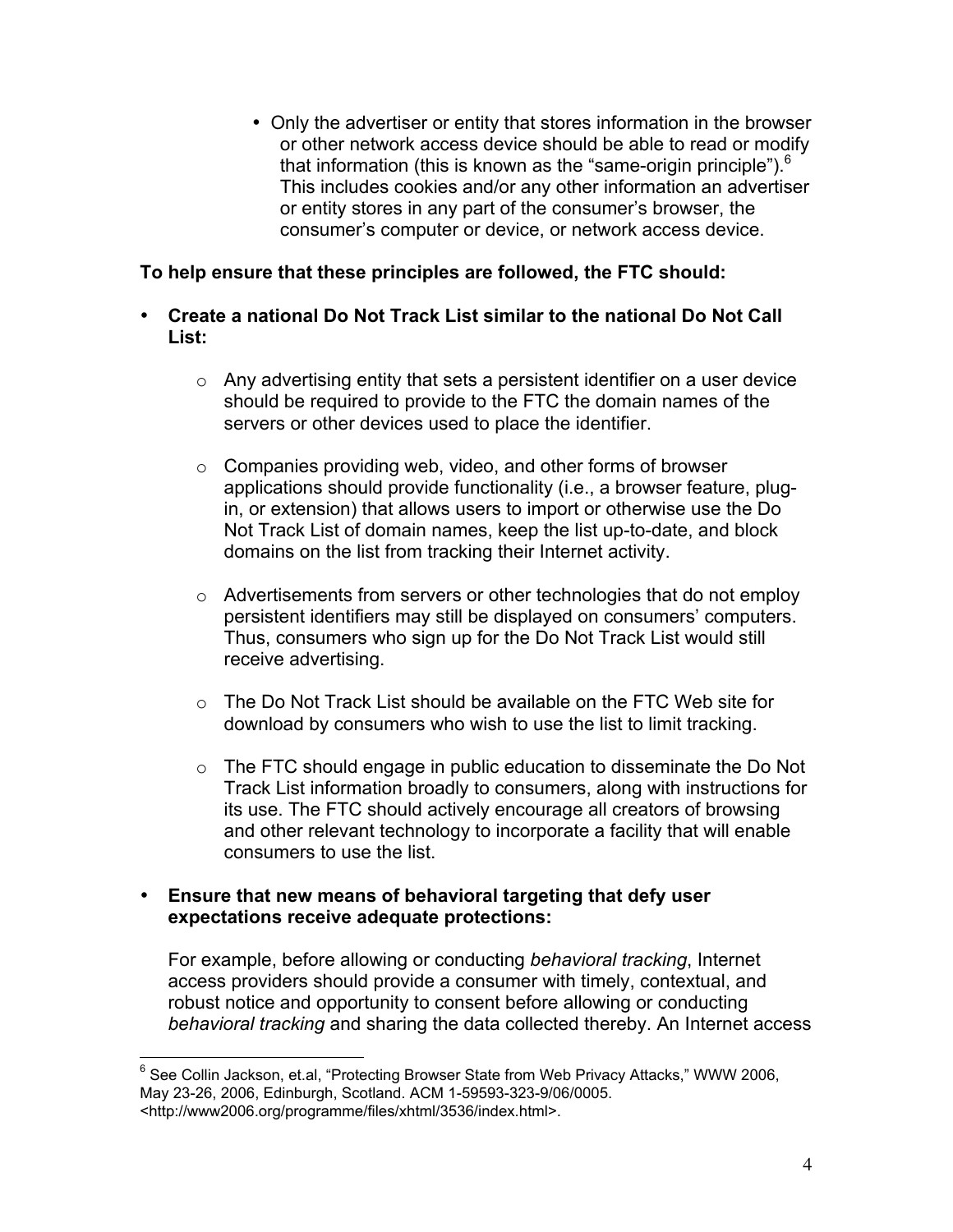provider is any service providing network connectivity and includes but is not limited to an Internet service provider (ISP).

## • **Ensure that users are provided with meaningful access to data held about them:**

Those collecting behavioral data should be required to provide consumers with access to *personally identifiable information* (PII) and other information that is associated with PII retained by the advertiser for *behavioral tracking* and *targeting* uses.

## • **Require transparent reporting of industry compliance:**

Any organization engaged in *behavioral tracking* activities must provide for independent auditing of its compliance with privacy standards. Audit results must be public, except for bona fide trade secrets and *identifiable personal information* about consumers. All audits of a self-regulatory entity or the advertising industry at large should be conducted by a neutral third party, and should be made public in their entirety, not in a condensed form. Consumer complaints to the self-regulatory entity or industry body with company identification should be public, redacted of consumers' *personally identifiable information* (PII). Alternatively, consumer complaints may be added to the FTC Consumer Sentinel database provided that the company information remains subject to public disclosure.

Advertisers should make full annual compliance reports to the FTC. The FTC should produce an aggregated report (i.e., an Annual Consumer Advertising Protection Report) on the effectiveness of any self-regulatory scheme. The FTC should report annually on the number of companies that are in selfregulatory safe harbors as well as the total number of companies in the industry doing any type of *behavioral tracking* or *targeting*.

## • **Urge Congress to establish a national Online Consumer Protection Advisory Committee:**

Congress should establish a consumer protection advisory committee that would include representatives from state offices of Attorneys General, state and local consumer privacy and consumer protection officials, and consumer and privacy-focused non-profit organizations. The advisory committee would hold regular meetings to evaluate changes in the advertising and consumer marketing sector, including but not limited to new technologies and other changes impacting consumers. The committee would review detailed audit reports from advertisers and industry, and would report problems and suggest solutions to the FTC. The committee would have the ability to hold hearings, and to report its findings to Congress, the FTC, and the public.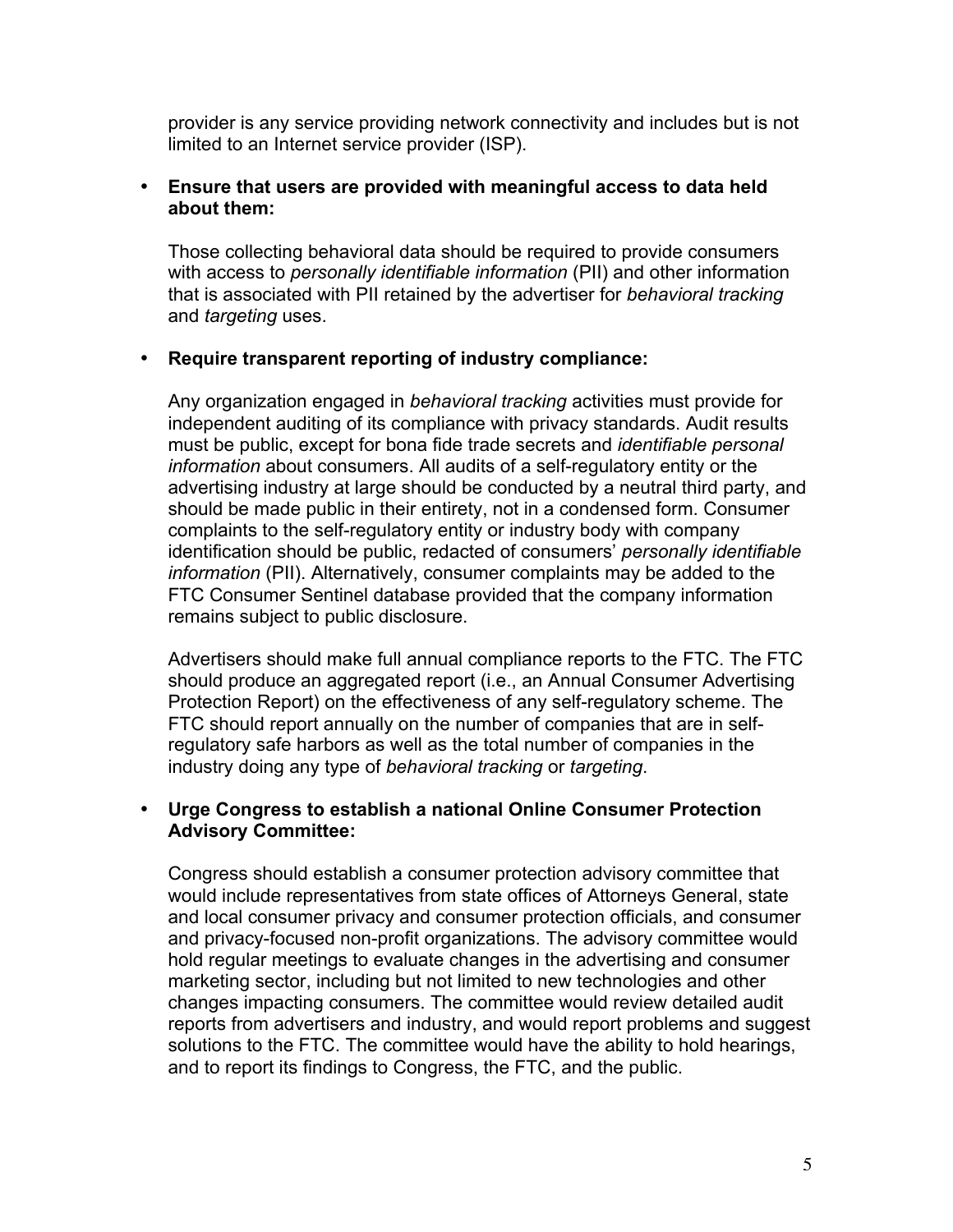• **Promote definitions of important policy terms that can address consumer concerns in online behavioral targeting:**

**a. Personally Identifiable Information** — Personally identifiable information (PII) consists of any information that can, directly or indirectly:

(1) identify an individual, including but not limited to name, address, IP address, SSN and/or other assigned identifier, or a combination of unique or non-unique identifying elements associated with a particular individual or that can be reasonably associated with a particular individual, or

(2) permit a set of behaviors or actions to be consistently associated with a particular individual or computer user, even if the individual or computer user is never identified by name or other individual identifier. Any set of actions and behaviors of an individual, if those actions create a uniquely identified being, is considered PII because the associated behavioral record can have tracking and/or targeting consequences.

**b. Non-Personally Identifiable Information** — Non-Personally Identifiable information (Non-PII) is:

(1) aggregated data not associated with any individual or any individual identifier, or

(2) any individual level data that is not PII.

**c. Behavioral Tracking** — The practice of collecting and compiling a record of individual consumers' activities, interests, preferences, and/or communications over time.

**d. Behavioral Targeting** — Using behavioral tracking to serve advertisements and/or otherwise market to a consumer based on his or her behavioral record.

**e. Sensitive Data** — Advertisers should not collect, use, disclose, or otherwise process personally identifiable information about health, financial activities, sexual behavior or sexual orientation, social security numbers, insurance numbers, or any government-issued ID numbers for targeting or marketing.

**f. Merging of Online and Offline Information –** Advertisers should not collect, use, disclose, or otherwise process PII obtained offline with PII obtained online for tracking or targeting purposes unless the consumer has been afforded robust notice and the opportunity to express a preference about such merger before it occurs.